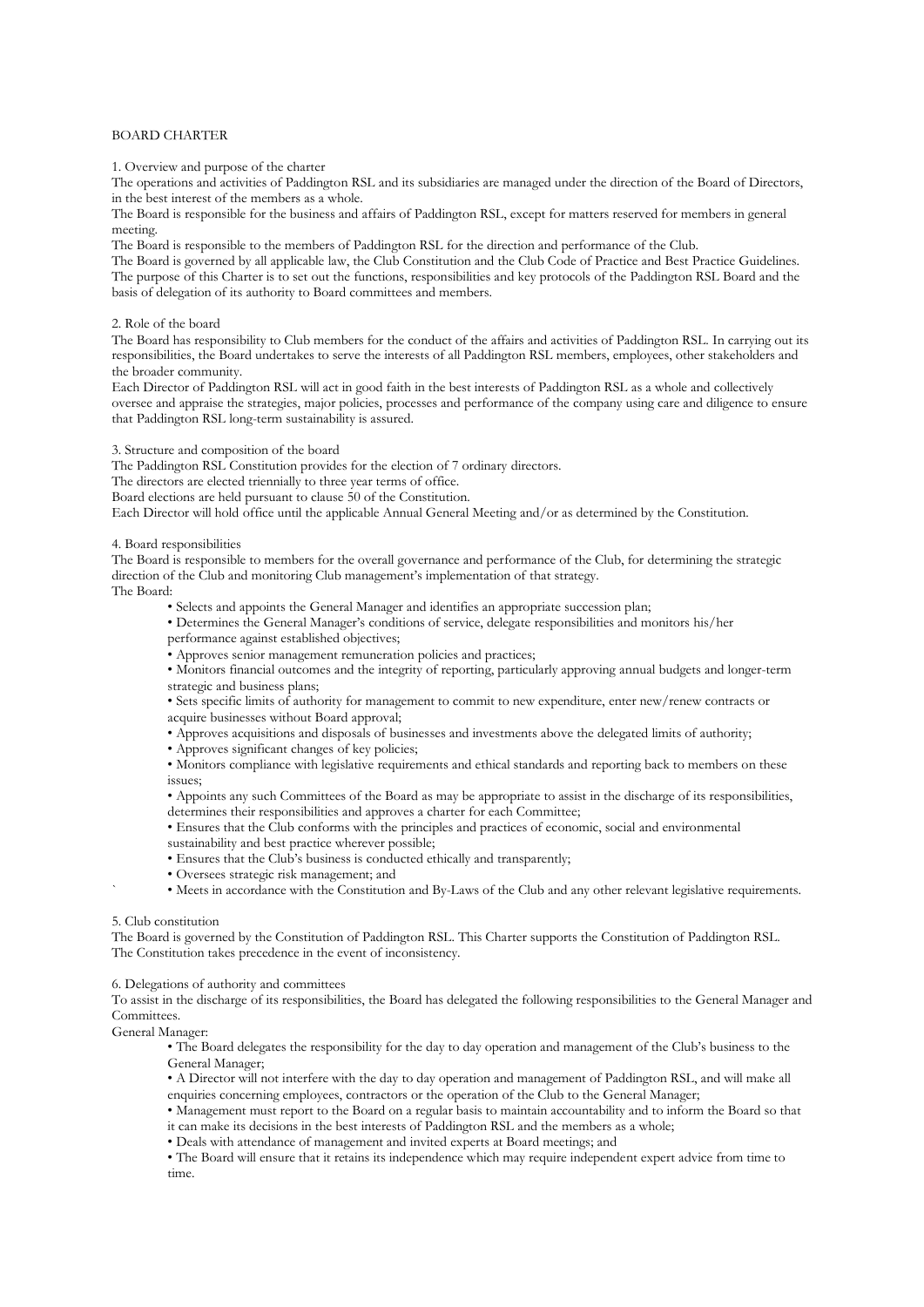### Board Committees:

- The Board, in accordance with the Club Constitution, may form advisory and other Board Committees to assist in carrying out its responsibilities;
- The Board will appoint the members of each Committee, including each Committee Chair who will be responsible for governing the Committee and may allow for external expertise where appropriate;

• The Board will establish Charters setting out matters relevant to the composition, responsibilities and administration of the Committees and other matters that the Board may consider appropriate; and

• A Committee to which any powers have been delegated must exercise the powers delegated in accordance with the Charter for that Committee, as approved by the Board from time to time.

### 7. Directors' duties

Directors must carry out their duties in compliance with all applicable law including the Corporations Act, Paddington RSL Constitution and By-Laws, the Club Code of Practice and Best Practice Guidelines and all Club policies and procedures. In discharging his/her duties, each Director must:

• Exercise care and diligence;

- Inform themselves about the subject matter of a decision to the extent they reasonably believe to be appropriate;
- Act in good faith in best interest of the Club;
- Declare any material personal interest or pecuniary/financial interest they have in the affairs of the Club;
- Not improperly use his/her position or misuse information of the Club;
- Maintain Board confidentiality at all times;
- Commit the time necessary to discharge effectively his/her role as a Director; and
- Engage in ongoing skill development in relation to their role as Director.

#### 8. Role of the chair

The responsibilities of the Chair are principally to:

- Lead the Board;
- Chair Board and General Meetings of the Club competently, ethically and transparently and ensure Board effectiveness;

• Ensure that general meetings are conducted efficiently and that members have adequate opportunity to express their views and obtain answers to their queries;

- Liaise with the General Manager to ensure that new Board members are briefed and have access to information on aspects of the Club's operations;
- Facilitating the effective contribution of all Directors;
- Establish the agenda for Board meetings in consultation with the General Manager;

• Be the main point of contact and communication between the Board and the General Manager, ensuring that the Board's views are communicated clearly and accurately;

• Lead the review of the Board's performance and the review of the General Manager's performance, ensuring that the delegated authority of the General Manager and expected key performance criteria for the General Manager are clear;

- Ensure that there is regular and effective evaluation of the Board's performance;
- Set a standard for Board members in terms of attendance at meetings and prior familiarity with Board Papers distributed and issues to be raised; and
- Be the media spokesperson for the Board where appropriate and represent the Club's interests.

# 9. Role of the General Manager

The General Manager is responsible for the day to day management of Paddington RSL in an efficient and effective manner. The General Manager is to have a formal employment agreement describing his/her term of office, duties, rights and responsibilities and entitlements on termination.

The role of the General Manager includes but is not limited to:

- Organising Board Meetings, Agendas, Board Papers etc;
- Monitoring compliance with the Club Constitution and this Charter;
- Advising the Board on compliance with meeting procedure; and
- Preparing minutes of Board meetings, arranging approval of minutes and entering into minute book within one month of the meeting.

# 10. Board attendance by management

In the interests of ensuring the full accountability and support of the General Manager by the Board, the General Manager (or in his/her absence the Acting General Manager) is, in general, the only member of management who attends Board meetings. However, the General Manager at his/her discretion and in consultation with the Chair, may arrange for senior staff members to attend parts of Board meetings where he/she determines that there is benefit in relation to his/her providing clarification to the Board.

# 11. Board and director meetings

Full Board meetings will occur at a frequency determined by the current Constitution of Paddington RSL and the Registered Clubs Act, which is generally at least once each month.

Board Meetings are be conducted in accordance with the Club Constitution, standing orders and fair rules of debate. Sub-committee meetings will occur at a frequency determined by the current Constitution of Paddington RSL or at a frequency determined by the Board which is congruent with any requirement of the Constitution.